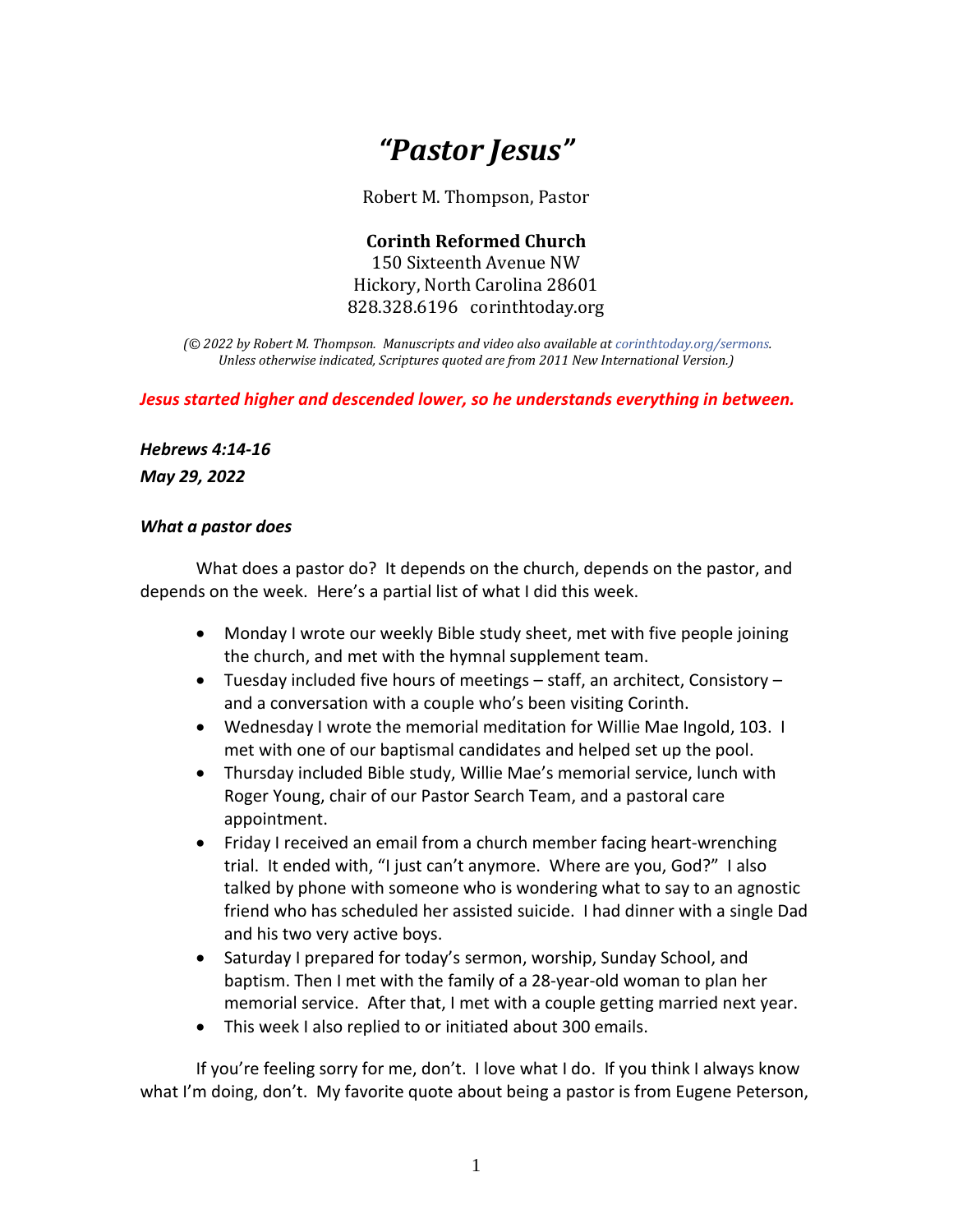who paraphrased *The Message*: "It amazes me still how much of the time I simply don't know what I am doing, don't know what to say, don't know what the next move is."

## *Two qualifications*

If you're looking for a career path with a guarantee of available work, consider pastor. Call us what you will – preacher, reverend, priest, or, as the late George Murphy used to call me, Padre – this role will always be in demand. It's universal, even among other faiths. Why? Because (a) there are humans, who are by nature very needy, and (b) almost all of us have the awareness of a God who made everything and who's wise and powerful, but too often invisible and silent. "Where are you, God?"

There are two primary qualifications for being a pastor: faithfulness to God and compassion for people. A pastor is essentially a connector between humans and God. It's terrifying and deeply rewarding to have people look to you and ask, "What does God say? What does God think of me? Can you help me connect to him?"

No one knows for sure who wrote the book of the Bible we call Hebrews. I call him Barney because (a) I like the name, (b) It was my grandfather's name, and he was a pastor and missionary (c) It's short for Barnabas, who was a missionary partner of the Apostle Paul and might have written Hebrews. Barnabas means "pastor" – well, not literally. The name means "Encourager," but that's what a pastor is. We come alongside to encourage you in your attempts to connect with God.

I think Hebrews is a sermon, not a letter. Barney wrote it to people who were Jews by birth, Greek by culture, and Christians by profession. They may have lived in a city like Alexandria Egypt, and they needed encouragement to stay faithful to Jesus with so many alternate voices and pressures pulling them away. They were asking their own version of, "Where are you, God?"

Barney's one-line answer is, "If you're looking for God, look at Jesus." He's the imprint of God on a human form. Christians would later summarize Jesus this way: he's fully God, fully human. Pastor Barney didn't use those words, but that's his message. And, he says, Jesus is better than any other way you've tried to connect with God much better. He's better than prophets, angels, Moses, Joshua.

In today's excerpt from Barney's sermon to the Hebrews, he begins a theme that he will develop across several chapters: Jesus is better than the high priest. Because you and I don't think very much about high priests, we might need a different parallel.

Jesus is better than your pastor. He's better than any pastor. He's more articulate than Charles Stanley, more miraculous than Benny Hinn, wiser than Tim Keller, and kinder than Joel Osteen. Pastor Jesus is the best example ever of faithfulness to God and compassion for people.